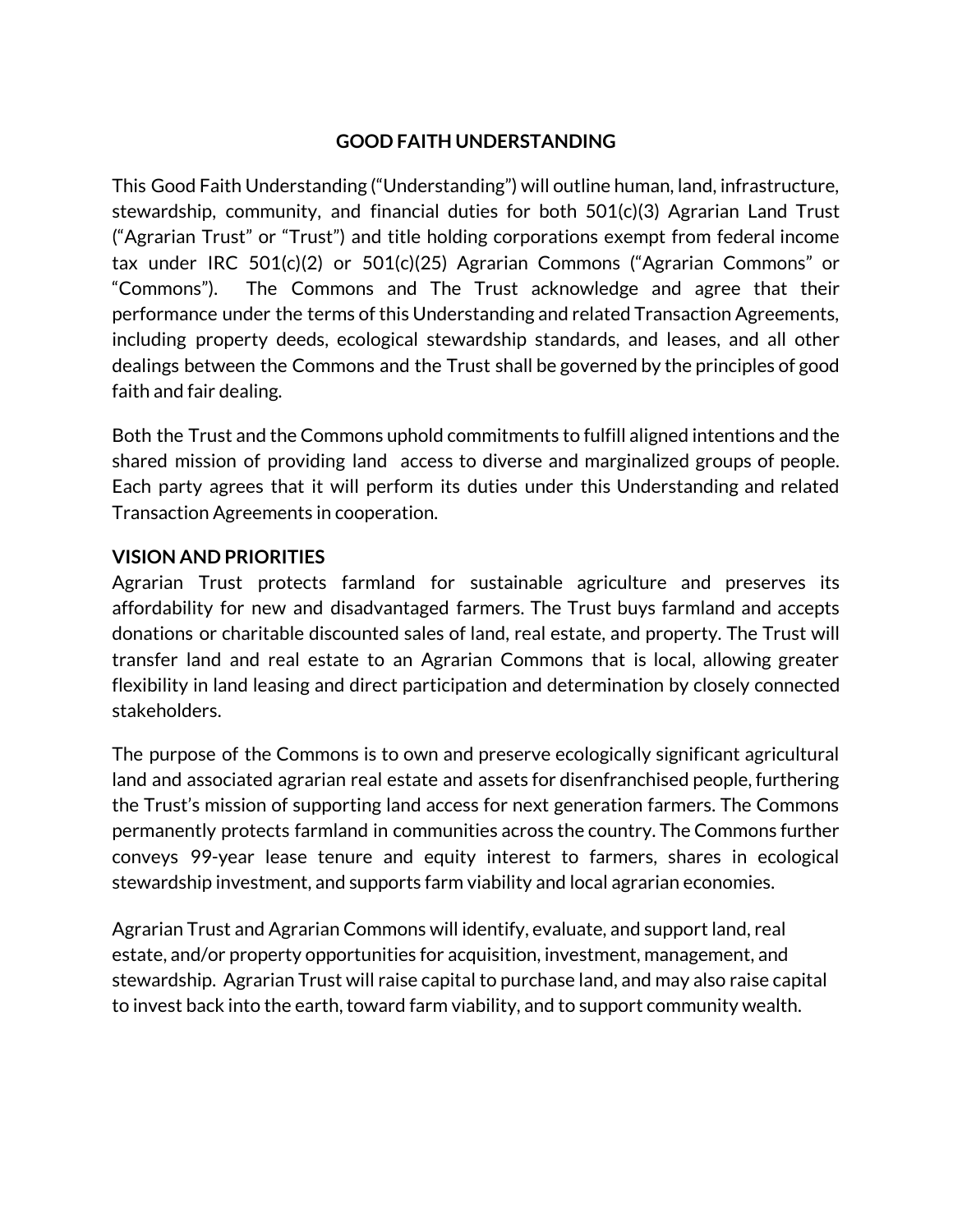The Trust may retain a perpetual conservation easement, an Option to Reacquire, and/or a right of first refusal on land and real estate transferred to the Commons, providing a layer of protection to ensure Agrarian Trust mission goals.

### **AGRARIAN COMMONS DUTIES**

The Agrarian Commons shall own agricultural land and assets and levy and collect rent and lease revenue from land, real estate, and property tenure agreements. The Commons shall engage and collaborate with Agrarian Trust to raise philanthropic and investment capital. The Commons will commit its financial and human resources and community capital to ensure proper support, investment, stewardship, and management of land, soils, ecosystems, buildings, infrastructure, housing, and other agrarian property assets.

At the time of property acquisition, the Commons shall complete a Baseline Report for each property to serve as a comprehensive assessment of all assets acquired into the Commons. The Commons is obligated to conduct yearly monitoring and reporting of all land, real estate, and property and provide a Monitoring Report to the Trust. The Commons, and leaseholders of each property, are committed to and responsible for maintaining the whole property beyond "normal wear and tear" throughout the term of the lease and based on the Baseline Report(s). The Commons must also submit property deed, survey, lease, the execution of conservation easement(s), farm practice certification, farm/ranch management plan, forest management plan, soil testing, and other related Transaction Documents and property management documentation to Agrarian Trust. All Commons are required to comply with The Trust's capital building and grounds plan; however, each budget plan will vary for each Commons property.

The Commons shall report to and exchange with the Trust, and shall comply with requirements set forth by the Trust, IRS regulations, and State specific legal, financial, and reporting requirements. Commons roles and responsibilities will be guided by and shall adhere to structure and language requirements set forth by Agrarian Trust, including standards set forth for each Commons and in the Property Management Plan for each property.

# **AGRARIAN TRUST DUTIES**

Agrarian Trust shall oversee, guide, and support multiple local Commons, as they are structured as affiliated land-holding entities. The Trust shall provide legal and financial support, including raising and organizing human, network, philanthropic, and investment capital. The Trust will commit its financial and human resources and capital to ensure (1) acquisition, (2) investment in, and (3) stewardship and management of land, buildings,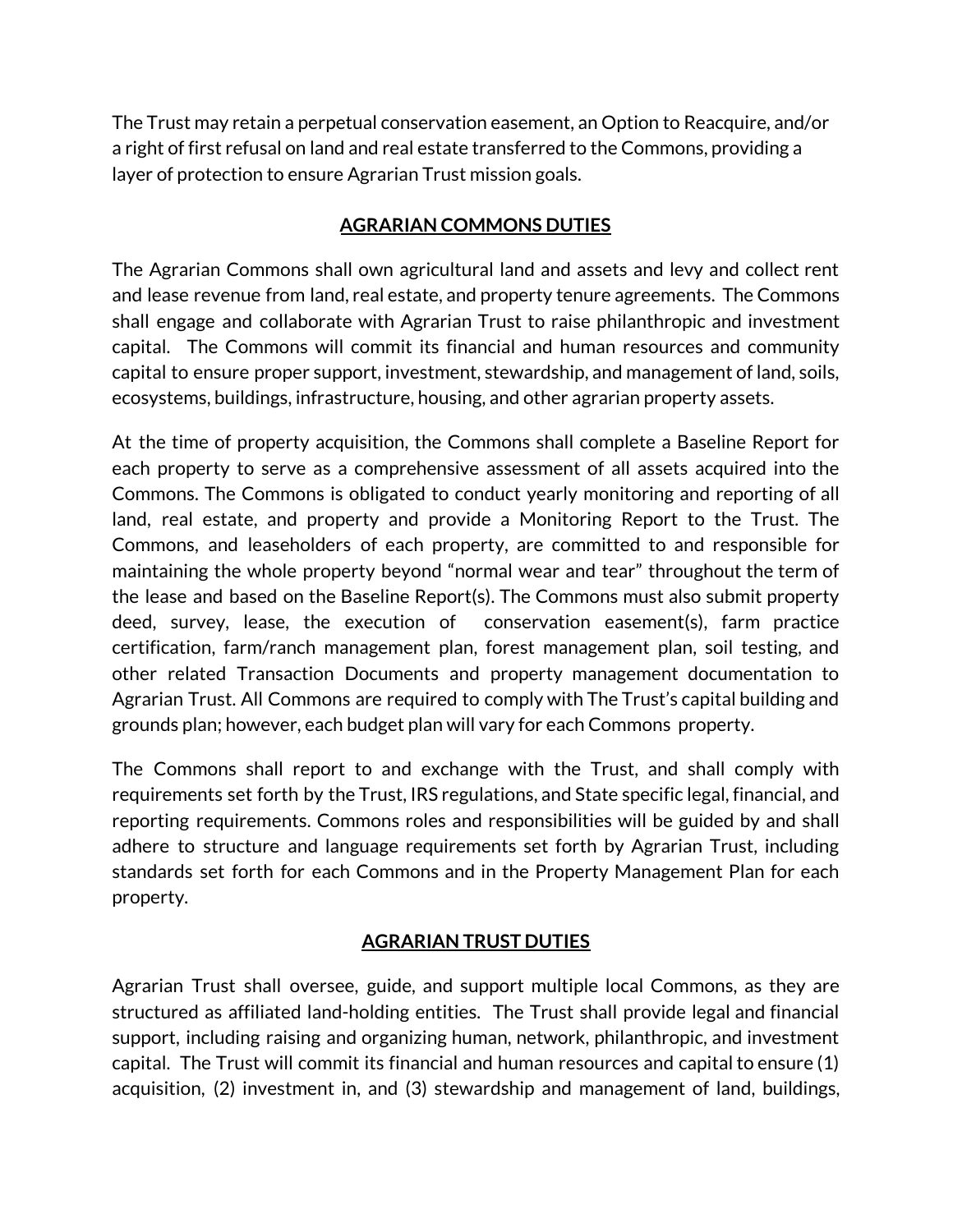infrastructure, housing, and other agrarian property assets to the standards set forth in the Property Management Plan and in ways to align with and further Agrarian Trust mission. Agrarian Trust may also raise capital for investments in soils, renewable energy, housing, and farm viability.

The Trust shall receive charitable contributions of capital and the Trust shall use capital to acquire and invest in land, property, and agrarian assets. The Trust shall convey land, property, and agrarian assets to the local Commons, subject to, at a minimum, an Option to Reacquire. The Trust shall convey property deed, survey, lease, the execution of conservation easement(s), farm practice certification, farm/ranch management plan, forest management plan, soil testing, and other related Transaction Documents and property management documentation at the time of conveying land, property, and/or other assets.

## **ABANDON PROPERTY**

Should Agrarian Commons fail to comply with the reporting or other requirements set forth by the Trust, IRS regulations, or the State, the Trust, after a 180 day notice and cure period, may determine that the Commons has abandoned the property and remedy such abandonment through such actions deemed necessary by the Trust, including exercising is Option to Reacquire.

#### **LAND STEWARDSHIP**

The Trust, the Commons, and leaseholders shall jointly carry out ecological stewardship that includes soil regeneration and diverse ecosystems management for sustainable food production and wildlife habitat management. All stewardship practices shall be guided by Ecological Stewardship and Farm and Ranch Standards and shall be chemical-free, sustainable, diversified, and rotation-based.

No mineral, timber, soil, water, and/or natural resource extraction is allowed on each property unless to facilitate a Commons based sustainable management plan that is approved by the Commons and is of benefit to agricultural sustainability and soil and ecological restoration, regeneration, and health.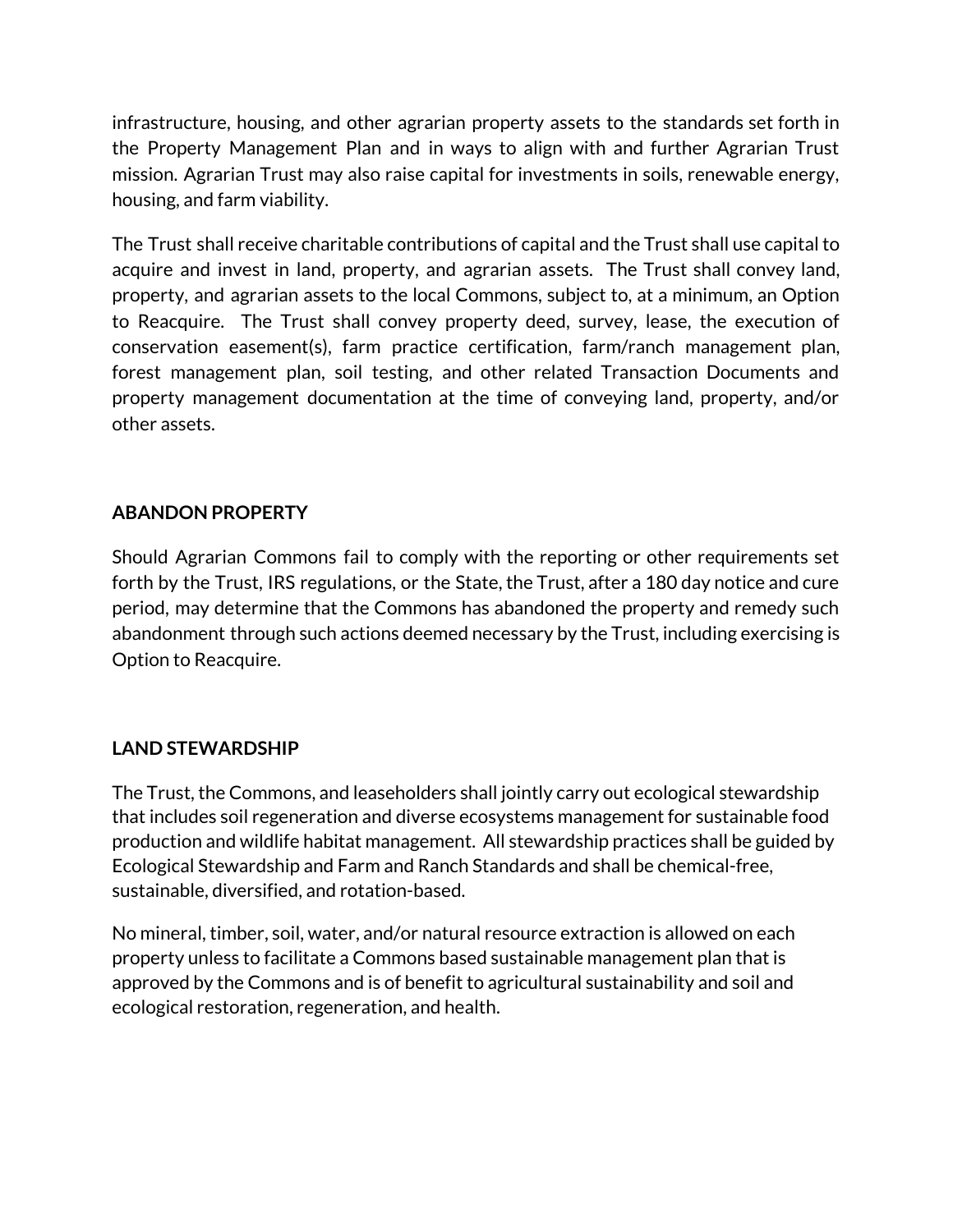#### **DISPUTE RESOLUTION**

The Trust and the Commons hereby agree that, in the event of any dispute between the the Trust and the Commons relating to this Understanding, The Trust and The Commons shall first seek to resolve the dispute through informal discussions. In the event any dispute cannot be resolved through informal discussions within sixty (60) calendar days, after being brought by a party to the attention of the other party, the Trust and the Commons agree that the dispute will be negotiated between the the Trust and the Commons through mediation, if the parties can agree on a mediator. The costs of mediation shall be shared equally by the Trust and the Commons. Neither the Trust nor the Commons waives its legal rights to adjudicate this Understanding in a legal forum. Any criminal act is an exception to this clause.

#### **NO FAULT and NEGLIGENCE**

Each party shall be completely released from all liability, claims, debts, and/or obligations to the other party, including all claims for incidental, special, or consequential damages. Neither the Trust nor the Commons acknowledges any fault or liability with respect to any claim or contention in connection with either the Trust's or the Common's performance. The Commons, the Trust, and any lessees agree to release, indemnify, and hold each other harmless, except in cases of gross negligence.

#### **WASTE**

The Common is obligated to maintain lease agreements and ownership responsibilities so as not to allow or create waste (please see **sections** in Equitable Lease for more details). If the Trust determines that the Common is responsible for waste, the Trust may exercise the Option to Reacquire.

#### **LIABILITY & INSURANCE**

Lessee to Agrarian Commons

Please see Equitable Lease as to liability and insurance requirements.

Agrarian Commons to Agrarian Trust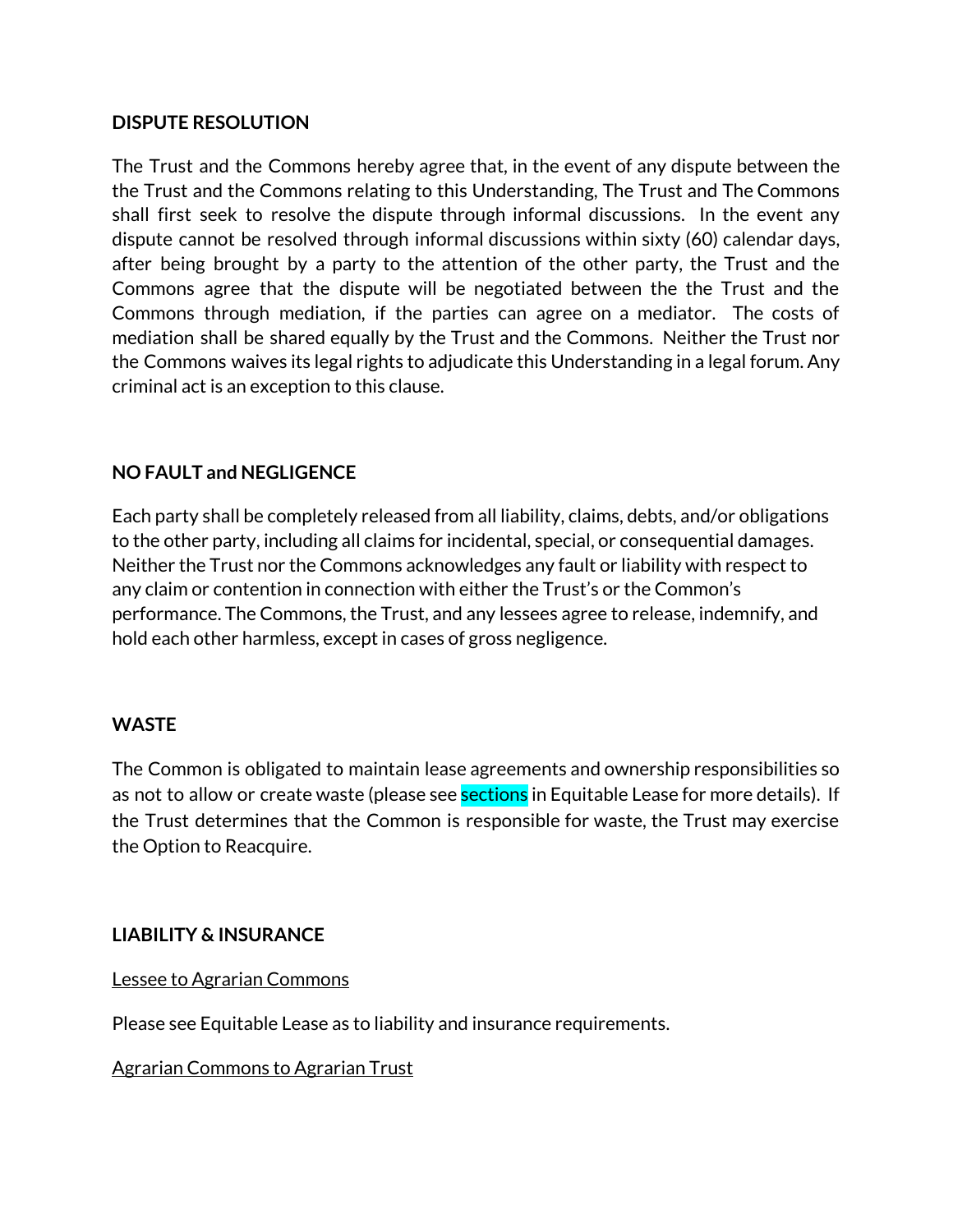Each Commons shall carry property and liability insurance policies to cover all property and land. If some parcels of land or housing are not under a lease and/or in Commons ownership, the Commons must secure and maintain liability insurance for these properties. The Commons shall pay and keep current on property tax, fees, and assessments. The Commons shall pay and keep current and active accounts with basic utilities (e.g. water, electric, sewer). Boards of Directors of Commons shall obtain directors and officers insurance.

# **IRS REQUIREMENTS OF 501(c)(3) and 501(c)(2) or 501(c)(25)**

Agrarian Trust is responsible for: (1) ensuring that the Commons continue to qualify for tax- exemption; (2) verifying that any new Commons are exempt; and (3) updating the IRS on an annual basis of new Commons, Commons no longer to be included in the Agrarian Trust group exemption letter, and Commons that have changed their names or addresses. Annual updates from Agrarian Trust to the IRS must include information about changes in purposes, character, or method of operation of Commons included in the group exemption letter.

The Trust has the option of filing a group 990 tax return that covers the Commons, to include aggregated data from all the Commons. However, each Commons must agree to be included in the group return, and not file its own return. If a Commons chooses not to file as part of a group 990 tax return, it will be responsible for filing its own 990 tax return each year and to provide a copy to the Trust.

# **ADDITIONAL LAND, REAL ESTATE, and/or PROPERTY**

After the Trust and the Commons execute this instrument, any and all future land, property, and/or real estate assets acquired as a part of the Commons will be obligated to adhere to the terms of this Understanding. For example, if a Commons' land is leased from a federal agency or another land trust the land involved in the transaction shall conform to the terms of this Understanding. All terms of this Understanding shall be considered retroactive.

# **AGRARIAN COMMONS TO AGRARIAN COMMONS**